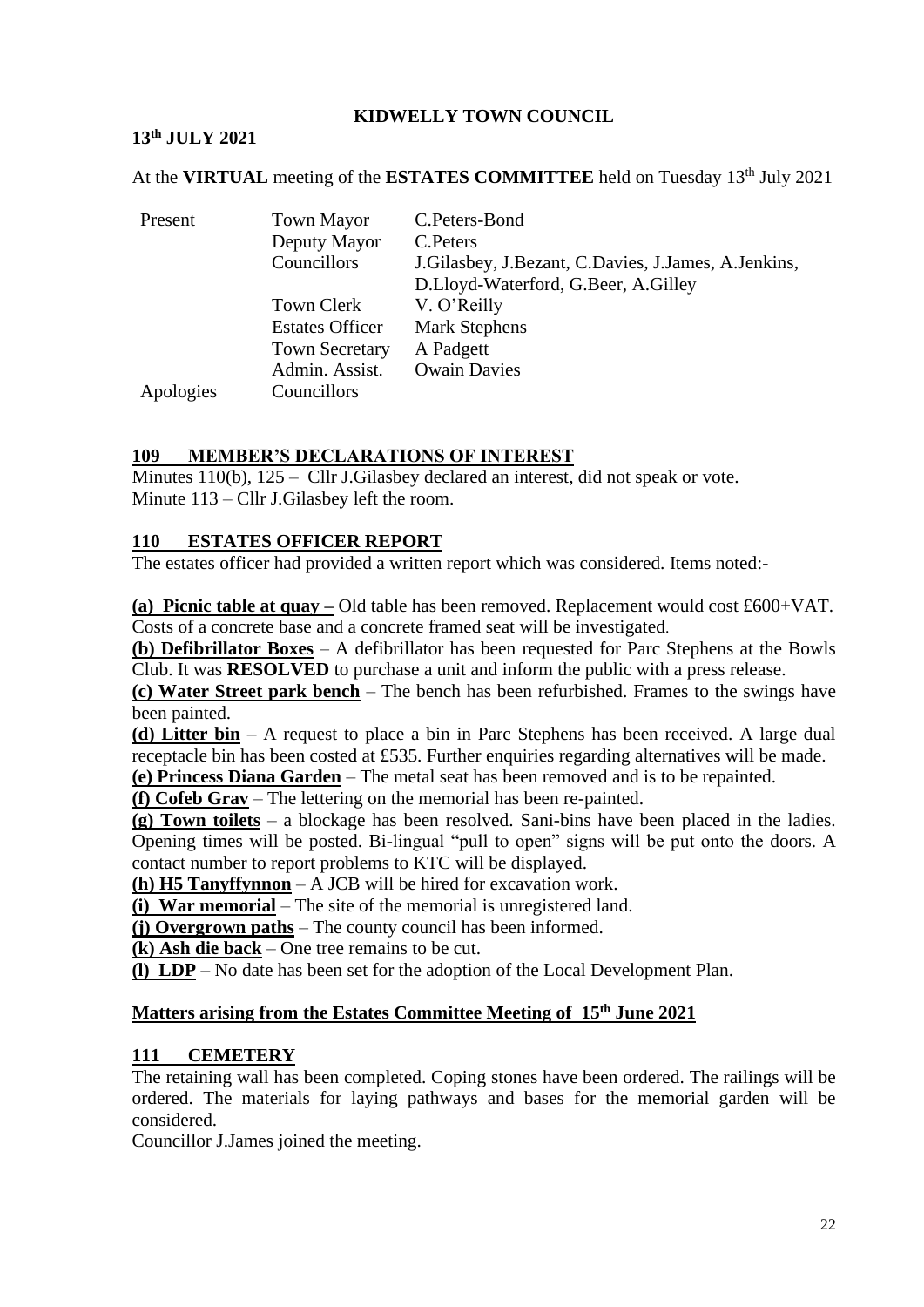## **112 H19 H15 A12- RENT REVIEW "in camera"**

A valuation has been determined and disputed by the leasees. Action is being taken to resolve the issues.

### **113 HISTORY SHED EXPERIENCE**

A site topographical survey has been provided. A block plan showing building locations has been supplied. The ecology report has been completed and a draft architectural document is being examined. A pre-planning application will be made.

An e-mail expressing concerns over the development has been received. A meeting with representatives of the Glan yr Afon Volunteers will be held to alleviate any factual misconceptions that are held by members of the community. It was noted that during the planning process, objections can be made to the county council. A press release will be prepared outlining the benefits of the enterprise.

## **114 SKATE BOARD PARK**

A request for a skate board park has been received. It was previously **RESOLVED**, in principal, to support the project. Cllr James has met with Mrs Ann Gilley and local youths to consult over the needs of the young people. Locations will be considered. Cllr J.Gilasbey will investigate the availability of county owned land.

### **115 BRIDLEWAY TRANSFER – YSGOL GWENLLIAN DEVELOPMENT**

The county council wishes to add the footprint of part of the bridleway (11/31a) to the school development site. Planning permission for the new school will not be approved unless this is done for ecological reasons. An alternative to a 15 year lease would be an asset transfer to the county council. This option has been rejected by the county council.

## **116 CARNIVAL AT GLAN YR AFON**

CCC has agreed that the carnival can use the county car park. The Welfare Committee has requested permission to install a container for storage near that site. However, there are 3 small areas of land at Glan yr Afon which are not registered. It was previously **RESOLVED** that the town council apply for adverse possession of these plots. This will be done.

## **117 CASTLE LIGHTING**

CADW requires a work method and risk assessment to be prepared and a contract to be signed before work to renew the castle lights can commence. They also would prefer a separate electricity meter to be installed. The old lights have been removed and the electricity disconnected. The forgemaster's method of work statement is awaited.

#### **118 HOUSE AT 24 STATION ROAD**

It was previously **RESOLVED** to sell the property. Three viewings have taken place. One offer of £145 had been received and was later increased to £150k. It was previously **RESOLVED** to accept the offer and go ahead with the sale ringfencing the proceeds for the purchase of another property. The sale is progressing.

#### **119 TOWN CLOCK**

Due to the cramped space in the tower and the dampness, the engineer would have to dismantle the clock and remove it for repairs to the factory. Cost - £8,894. An alternative long term solution would be to electrify the mechanism at a cost of £7886 plus electricity connection charges. As the clock is housed in the church steeple, permission from the church authorities will be needed. Grant funding is not available. There is no finance available at present.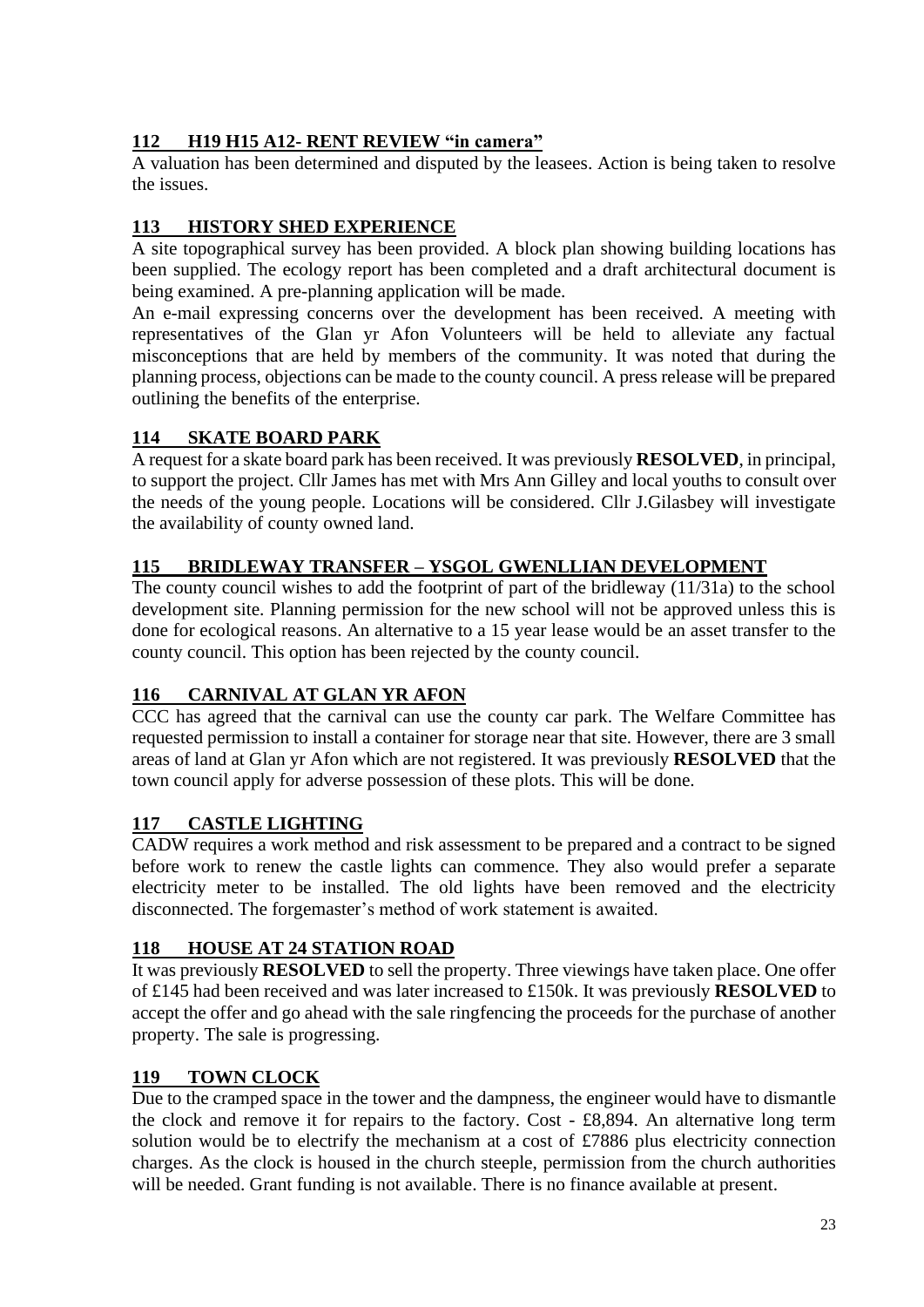# **120 GLAMPING PERMISSION AT GL12**

A request to put glamping pods at Penygroes, Mynydd y Garreg, on council (tenanted) land has been submitted and looked on favourably. A plan of pod locations and access areas has been supplied. It was noted that the tenancy agreement is not in the name of the applicants. The C.L.A. has advised on the issues. It was previously **RESOLVED**, in principle, to allow the pod development, providing planning approval is given and a new tenancy agreement is drawn up.

# **121 FLORAL ARRANGEMENTS**

Health and Safety issues over volunteers working on floral planting have arisen. Due to traffic danger on busy roads 3 planters at Parc y Bocs, Ferry Road and Commissioner's Bridge will be maintained by the contractor. Boxes at Monksford Street and at the Quay will be maintained by Cllr J.Gilasbey. It is anticipated that the newly created Mynydd Gardening Group will look after the remaining boxes.

Volunteers who care for areas such as Plough Gardens and Alsted Street will be requested to register with the town council for insurance purposes.

It was agreed that a local business will care for the Castle River Walk planters, also registering their interest with the council. The Sponsorship Policy will apply.

The Policy committee will consider Risk Assessments for all the above.

## **122 COCKLING**

Members were informed that the beds at St Ishmael, Llansteffan and Llanybri will be opened. Ferryside and Gwendraeth will remain closed for the year. It was **RESOLVED** that access for cocklers via the council slipway will be closed. Note and **Close** this item.

## **123 PARKLETS ON TOWN SQUARE**

Seating areas known as parklets are planned for the town square. 3 quotes have been obtained but the specifications vary and they cannot be directly compared. It was agreed that when considering the requirements, they should be: locally crafted: of good design; value for money. The estates officer will evaluate the quotes, make a recommendation and circulate to members for their observations. Executive Action will then be taken if a purchase is agreed.

# **124 SALE OF GL23 AND GL19**

Requests to purchase GL23 and GL19 have been received. The requests were considered.

It was **RESOLVED** not to sell GL23. Councillor A.Jenkins left the meeting. It was **RESOLVED** not to sell GL19. Note and **Close** this item.

# **125 PLANNING APPLICATIONS**

| Ref                  | $\mathbf{r}$<br><i>vpe</i> | Proposed development | ocation_ | Applicant |
|----------------------|----------------------------|----------------------|----------|-----------|
| $\mathbf{v}$<br>None |                            |                      |          |           |

# **126 AGRICULTURAL TENDERS**

There were no tenders considered.